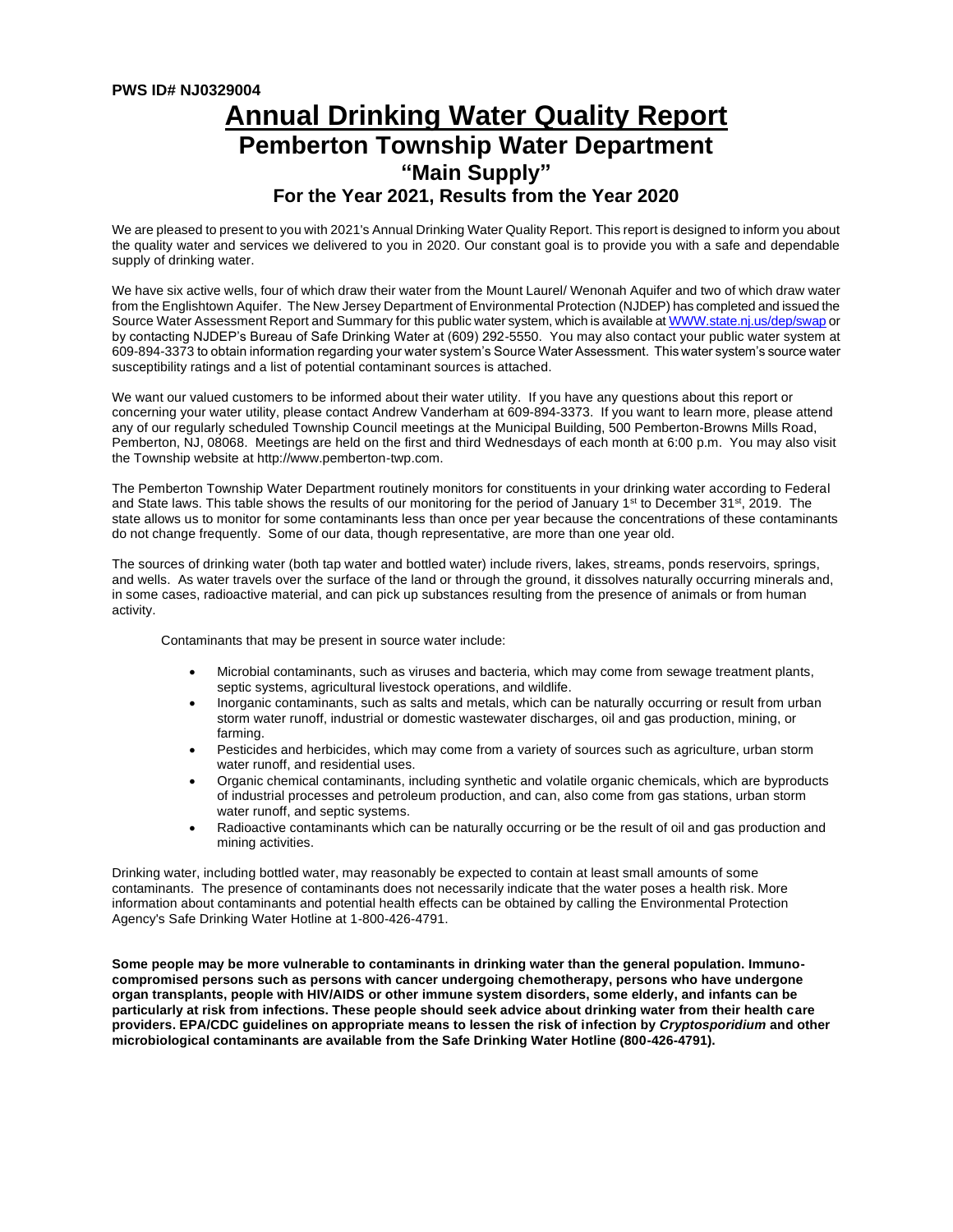| <b>TEST RESULTS</b>                                                      |                       |                                                                            |                              |                 |                |                                                                                                                                       |  |  |  |  |  |  |  |
|--------------------------------------------------------------------------|-----------------------|----------------------------------------------------------------------------|------------------------------|-----------------|----------------|---------------------------------------------------------------------------------------------------------------------------------------|--|--|--|--|--|--|--|
| Contaminant                                                              | Viola-<br>tion<br>Y/N | Level<br><b>Detected</b>                                                   | Units of<br>Measure-<br>ment | <b>MC</b><br>LG | <b>MCL</b>     | <b>Likely Source of</b><br>Contamination                                                                                              |  |  |  |  |  |  |  |
| <b>Radioactive Contaminants:</b>                                         |                       |                                                                            |                              |                 |                |                                                                                                                                       |  |  |  |  |  |  |  |
| <b>Inorganic Contaminants:</b>                                           |                       |                                                                            |                              |                 |                |                                                                                                                                       |  |  |  |  |  |  |  |
| Barium<br>Test results Yr. 2020                                          | N                     | Range = $0.004 - 0.1$<br>Highest detect = $0.1$                            | ppm                          | 2               | 2              | Discharge of drilling wastes:<br>discharge from metal<br>refineries; erosion of natural<br>deposits                                   |  |  |  |  |  |  |  |
| Chromium<br>Test results yr. 2020                                        | N                     | $Range = ND - 0.7$<br>Highest detect = $0.7$                               | ppb                          | 100             | 100            | Discharge from steel and pulp<br>mills; erosion of natural<br>deposits                                                                |  |  |  |  |  |  |  |
| Copper<br>Test results Yr. 2019<br>Result at 90 <sup>th</sup> Percentile | N                     | 0.27<br>No samples exceeded<br>the action level                            | ppm                          | 1.3             | $AL=1.3$       | Corrosion of household<br>plumbing systems; erosion of<br>natural deposits.                                                           |  |  |  |  |  |  |  |
| Fluoride<br>Test results Yr. 2020                                        | N                     | Range = $0.09 - 0.6$<br>Highest detect = $0.6$                             | ppm                          | 4               | $\overline{4}$ | Erosion of natural deposits;<br>water additive which<br>promotes strong teeth;<br>discharge from fertilizer and<br>aluminum factories |  |  |  |  |  |  |  |
| Lead<br>Test results Yr. 2019<br>Result at 90 <sup>th</sup> percentile   | N                     | 1.7<br>No samples exceeded<br>the action level                             | ppb                          | $\Omega$        | $AL=15$        | Corrosion of household<br>plumbing systems, erosion of<br>natural deposits                                                            |  |  |  |  |  |  |  |
| Nickel<br>Test results Yr. 2020                                          | N                     | $Range = ND - 4.9$<br>Highest detect = $4.9$                               | ppb                          | N/A             | N/A            | Erosion of natural deposits                                                                                                           |  |  |  |  |  |  |  |
| <b>Volatile Organic Contaminants / Disinfection Byproducts</b>           |                       |                                                                            |                              |                 |                |                                                                                                                                       |  |  |  |  |  |  |  |
| <b>TTHM</b><br><b>Total Trihalomethanes</b><br>Test results Yr. 2020     | N                     | $Range = ND - 5$<br>Highest LRAA = 2                                       | ppb                          | N/A             | 80             | By-product of drinking water<br>disinfection                                                                                          |  |  |  |  |  |  |  |
| HAA5<br><b>Haloacetic Acids</b><br>Test results Yr. 2020                 | N                     | Range = $1 - 17$<br>Highest LRAA = $9$                                     | ppb                          | N/A             | 60             | By-product of drinking water<br>disinfection                                                                                          |  |  |  |  |  |  |  |
| Styrene<br>Test results Yr. 2020                                         | N                     | $Range = ND - 0.86$<br>Highest detect = $0.86$<br>Highest Average $= 0.22$ | ppb                          | 100             | 100            | Discharge from rubber and<br>plastic factories; leaching<br>from landfills                                                            |  |  |  |  |  |  |  |
| Toluene<br>Test results Yr. 2020                                         | N                     | $Range = ND - 0.79$<br>Highest detect = $0.79$<br>Highest Average = $0.2$  | ppb                          | 1000            | 1000           | Discharge from petroleum<br>factories                                                                                                 |  |  |  |  |  |  |  |

| <b>Regulated Disinfectants</b> | Level Detected          | <b>MRDL</b> | <b>MRDLG</b> |  |  |  |  |
|--------------------------------|-------------------------|-------------|--------------|--|--|--|--|
| Chlorine                       | $Range = 0.3 - 0.6$ ppm | $4.0$ ppm   | $4.0$ ppm    |  |  |  |  |
| Test Results Yr. 2020          | Average $= 0.5$ ppm     |             |              |  |  |  |  |

**Chlorine:** Water additive used to control microbes.

For Total Halocetic Acids (HAA5s) and Total Trihalomethanes (TTHMs), which are disinfection byproducts, compliance is based on a Locational Running Annual Average (LRAA), calculated at each monitoring location. The LRAA calculation is based on four completed quarters of monitoring results.

The Safe Drinking Water Act regulations allow monitoring waivers to reduce or eliminate the monitoring requirements for asbestos and synthetic organic chemicals. Our system received monitoring waivers for all of these types of contaminants.

To ensure the continued quality of our water, we treat it in several ways. We decrease the iron content of the water from one of our wells using a polyphosphate solution, and disinfect the water using a sodium hypochlorite solution.

MCL's are set at very stringent levels. To understand the possible health effects described for many regulated constituents, a person would have to drink 2 liters of water every day at the MCL level for seventy years to have a one-in-a-million chance of having the described health effect.

# **DEFINITIONS**

**In the "Test Results" table you may find some terms and abbreviations you might not be familiar with. To help you better understand these terms we have provided the following definitions:**

Non-Detects (ND) - laboratory analysis indicates that the constituent is not present.

Parts per million (ppm) or Milligrams per liter (mg/l) - one part per million corresponds to one minute in two years or a single penny in \$10,000.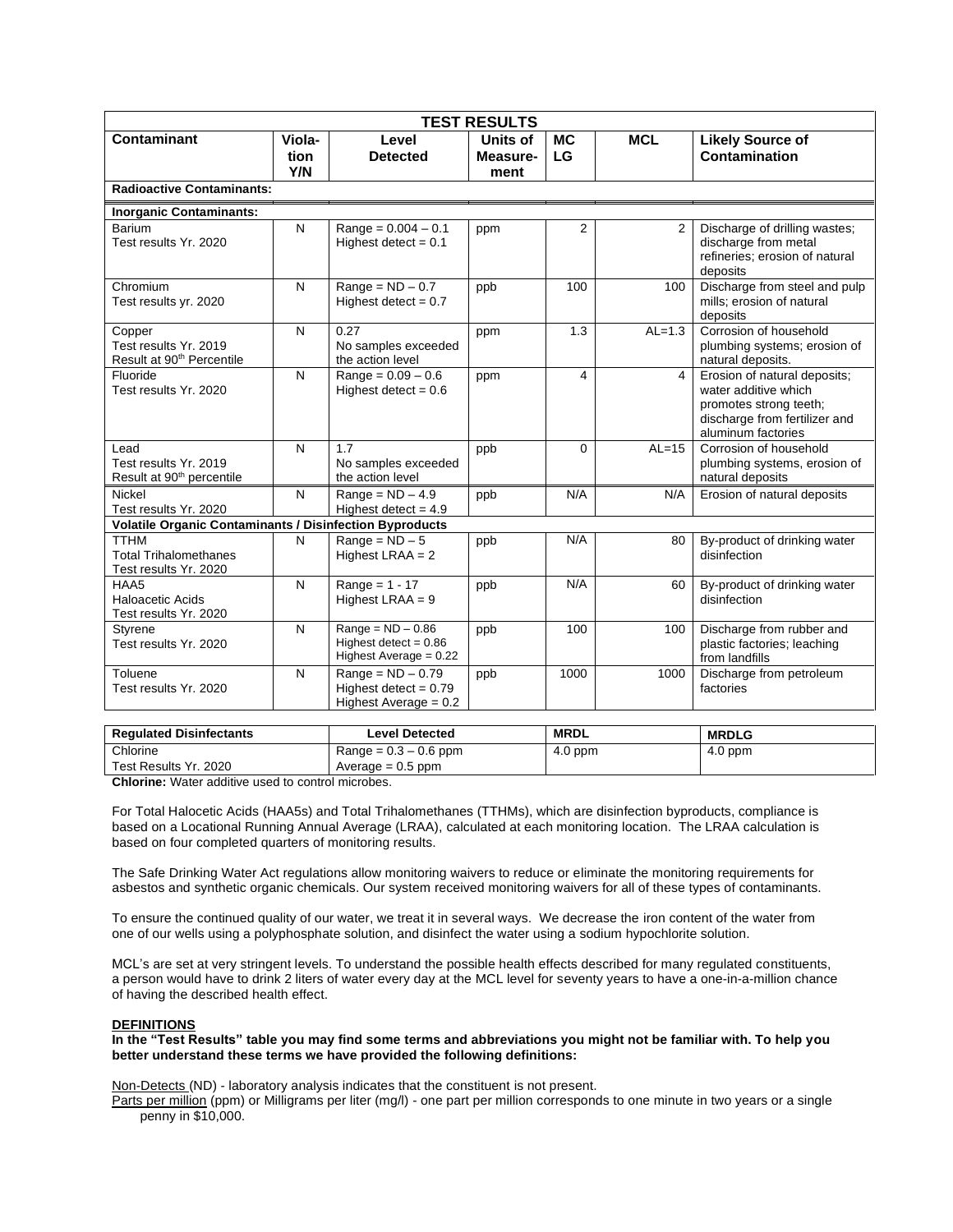Parts per billion (ppb) or Micrograms per liter - one part per billion corresponds to one minute in 2,000 years, or a single penny in \$10,000,000.

Picocuries per liter (pCi/L) - picocuries per liter is a measure of the radioactivity in water.

Action Level - the concentration of a contaminant which, if exceeded, triggers treatment or other requirements which a water system must follow.

Maximum Contaminant Level - The "Maximum Allowed" (MCL) is the highest level of a contaminant that is allowed in drinking water. MCLs are set as close to the MCLGs as feasible using the best available treatment technology.

Maximum Contaminant Level Goal -The "Goal" (MCLG) is the level of a contaminant in drinking water below which there is no known or expected risk to health. MCLGs allow for a margin of safety.

Maximum Residual Disinfectant Level (MRDL): The highest level of a disinfectant allowed in drinking water. There is convincing evidence that addition of a disinfectant is necessary for control of microbial contaminants.

Maximum Residual Disinfectant Level Goal (MRDLG): The level of a drinking water disinfectant, below which there is no known or expected risk to health. MRDLGs do not reflect the benefits of the use of disinfectants to control microbial contamination.

Secondary Contaminant- Substances that do not have an impact on health. Secondary Contaminants affect aesthetic qualities such as odor, taste or appearance. Secondary standards are recommendations, not mandates.

Recommended Upper Limit (RUL) – Recommended maximum concentration of secondary contaminants. These reflect aesthetic qualities such as odor, taste or appearance. RUL's are recommendations, not mandates.

# **Lead**

If present, elevated levels of lead can cause serious health problems, especially for pregnant women and young children. Lead in drinking water is primarily from materials and components associated with service lines and home plumbing. The Pemberton Township Water Department is responsible for providing high quality drinking water but cannot control the variety of materials used in plumbing components. When your water has been sitting for several hours, you can minimize the potential for lead exposure by flushing your tap for 30 second to 2 minutes before using water for drinking and cooking. If you are concerned about lead in your water, you may wish to have your water tested. Information on lead in drinking water, testing methods, and steps you can take to minimize exposure is available from the Safe Drinking Water hotline or at http:www.epa.gov/safewater/lead.

**Unregulated Contaminant Monitoring:** The Pemberton Township Water Department / Main Supply monitored for the following unregulated contaminants in 2020. The purpose of unregulated contaminant monitoring is to assist the EPA and NJDEP in determining the occurrence of unregulated contaminants in drinking water and whether regulation is warranted. Per – and polyfluoroalkyl substances (PFAS) are widely found in the environment. EPA has identified a health advisory level for two PFAS analytes, PFOA and PFOS 0.070 ppb either singly or combined. NJDEP has adopted new drinking water standards (Maximum Contaminant Levels (MCLs)) for PFOA and PFOS of 14 ng/L (0.014 ppb) and 13 ng/L (0.013 ppb), respectively, as of 2021. We had non-detectable (ND) monitoring results for PFOA and PFOS.

| Contaminant                      | <b>Level Detected</b> | <b>Units of Measurement</b> | Likely source                                 |
|----------------------------------|-----------------------|-----------------------------|-----------------------------------------------|
| (PFOS)                           | ND.                   | ppb                         | Used in the manufacture of                    |
| Perfluorooctane Sulfonate        |                       |                             | fluoropolymers.                               |
| (PFOA)<br>Perfluorooctanoic Acid | <b>ND</b>             | ppb                         | Used in the manufacture of<br>fluoropolymers. |

# **What are PFOA and PFOS?**

Perfluorooctanoic acid (PFOA) and perfluorooctane sulfonate (PFOS) are per- and polyfluoroalkyl substances (PFAS), previously referred to as perfluorinated compounds, or PFCs, that are man-made and used in industrial and commercial applications. PFOA was used as a processing aid in the manufacture of fluoropolymers used in non-stick cookware and other products, as well as other commercial and industrial uses based on its resistance to harsh chemicals and high temperatures. PFOS is used in metal plating and finishing as well as in various commercial products. PFOS was previously used as a major ingredient in aqueous film forming foams for firefighting and training, and PFOA and PFOS are found in consumer products such as stain resistant coatings for upholstery and carpets, water resistant outdoor clothing, and grease proof food packaging. Although the use of PFOA and PFOS has decreased substantially, contamination is expected to continue indefinitely because these substances are extremely persistent in the environment and are soluble and mobile in water. More information can be found at: [https://www.state.nj.us/dep/wms/bears/docs/2019-4-15-FAQs\\_PFOS-PFOA](https://www.state.nj.us/dep/wms/bears/docs/2019-4-15-FAQs_PFOS-PFOA-websites-OLA%204-24-19SDM-(003).pdf)[websites-OLA%204-24-19SDM-\(003\).pdf](https://www.state.nj.us/dep/wms/bears/docs/2019-4-15-FAQs_PFOS-PFOA-websites-OLA%204-24-19SDM-(003).pdf)

# **Pemberton Township Water Department - Main Supply- PWSID #NJ0329004**

Pemberton Township Water Department - Main Supply is a public community water system consisting of 6 active wells.

This system's source water comes from the following aquifers: Englishtown Aquifer System, Mount Laurel-Wenonah Aquifer System.

# **Susceptibility Ratings for Pemberton Township Water Department - Main Supply Sources**

The table below illustrates the susceptibility ratings for the seven contaminant categories (and radon) for each source in the system. The table provides the number of wells and intakes that rated high (H), medium (M), or low (L) for each contaminant category. For susceptibility ratings of purchased water, refer to the specific water system's source water assessment report.